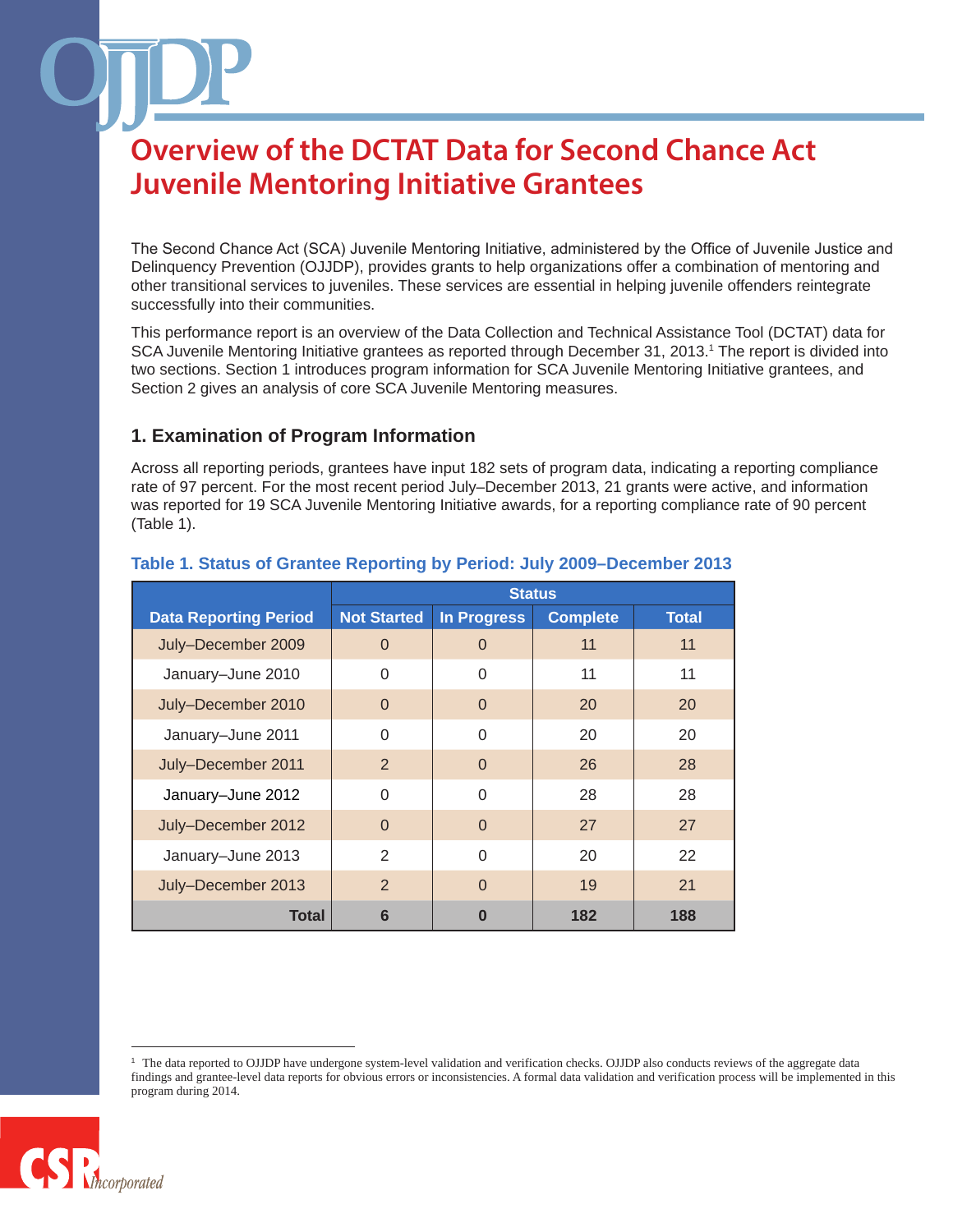In examining SCA Juvenile Mentoring grant amounts by State for the most recent reporting period, based on current and active awards, Texas received the most funds, followed by California and Indiana. A more comprehensive comparison of Federal award amounts is shown in Table 2.

| <b>Grantee State</b><br>or District | <b>Federal Award Amount</b><br>(Dollars) |
|-------------------------------------|------------------------------------------|
| <b>CA</b>                           | \$1,154,347                              |
| DC                                  | 609,211                                  |
| <b>FL</b>                           | 599,025                                  |
| GA                                  | 625,000                                  |
| IL                                  | 450,239                                  |
| IN                                  | 1,130,838                                |
| LA                                  | 547,083                                  |
| МA                                  | 607,952                                  |
| <b>MN</b>                           | 603,941                                  |
| NΗ                                  | 532,726                                  |
| <b>NM</b>                           | 615,050                                  |
| NΥ                                  | 609,289                                  |
| OH                                  | 608,358                                  |
| <b>OR</b>                           | 624,824                                  |
| <b>PA</b>                           | 608,898                                  |
| <b>TN</b>                           | 362,736                                  |
| <b>TX</b>                           | 1,718,997                                |

### **Table 2. Federal Award Amount by State or District (Dollars): July–December 2013**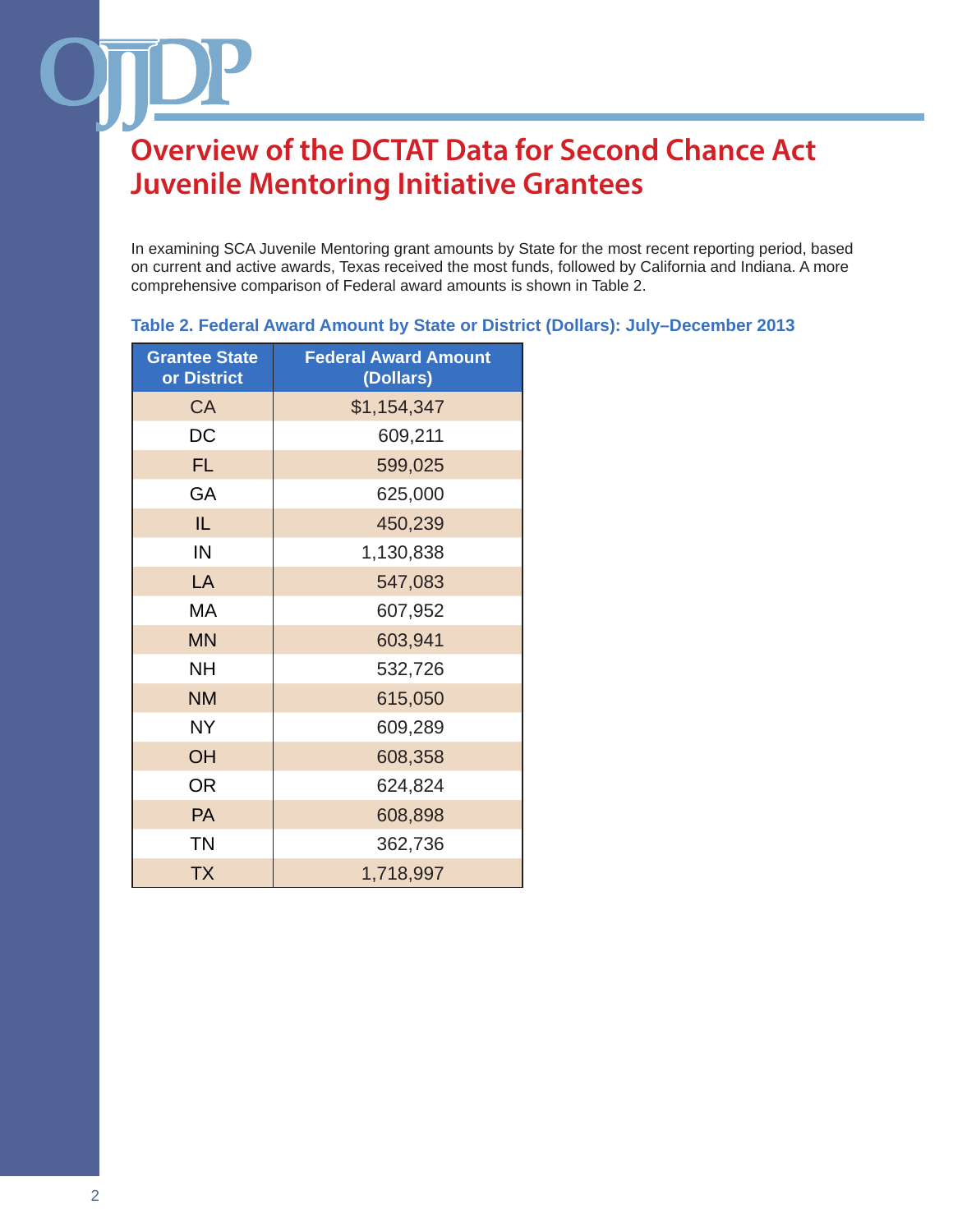The most grants and/or subgrants awarded during this reporting period went to Massachusetts, with 7, followed by New Mexico with 5. Figure 1 shows a comparison among 16 grantee States and the District of Columbia.



### **Figure 1. Grants and/or Subgrants by State or District: July–December 2013**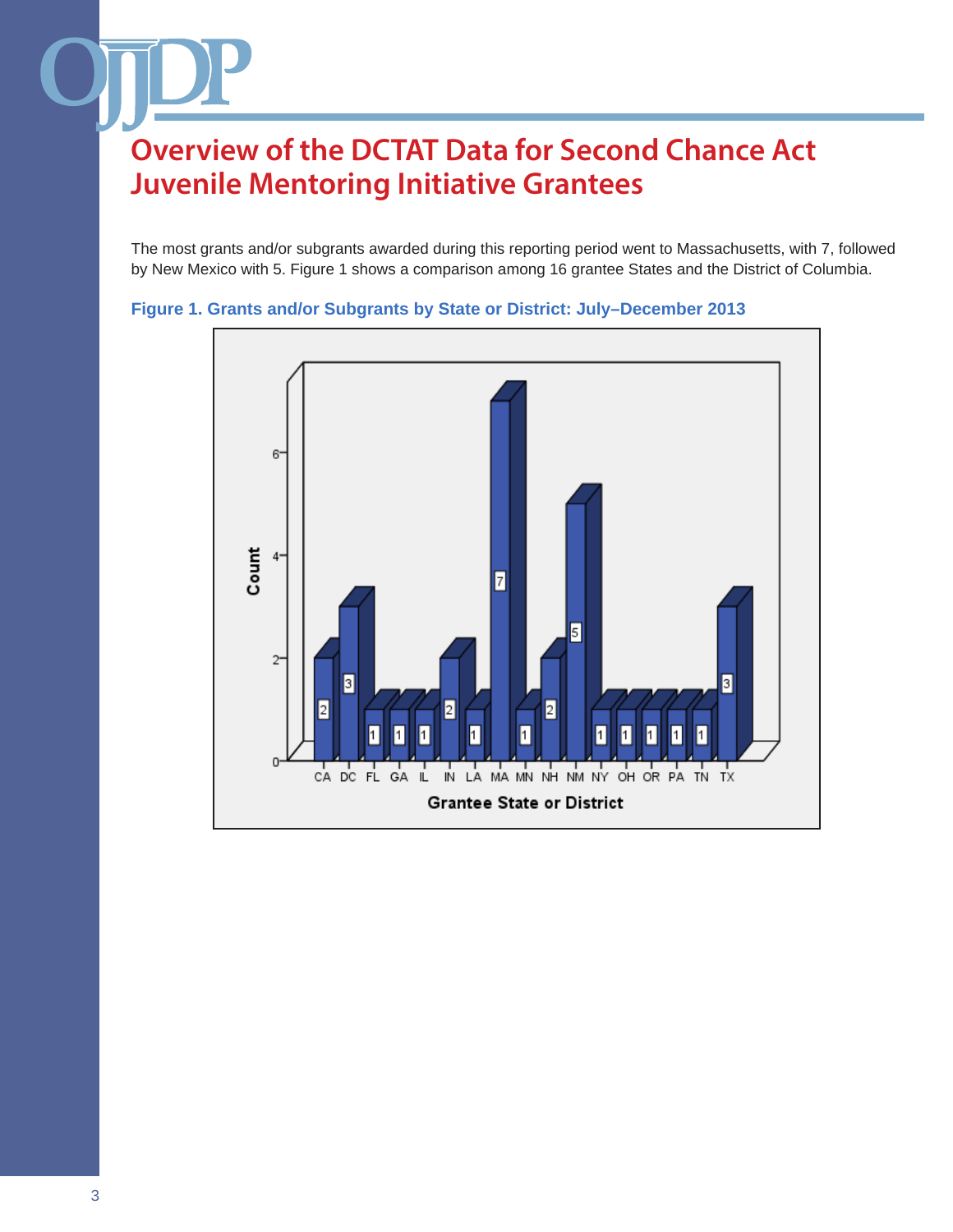Analysis of grantee and subgrantee implementing organizations for this period revealed that the largest numbers of programs were with nonprofit community-based organizations (91 percent). Other government agencies accounted for 6 percent of awards (Figure 2).

![](_page_3_Figure_2.jpeg)

### **Figure 2. Implementing Organizations: July–December 2013**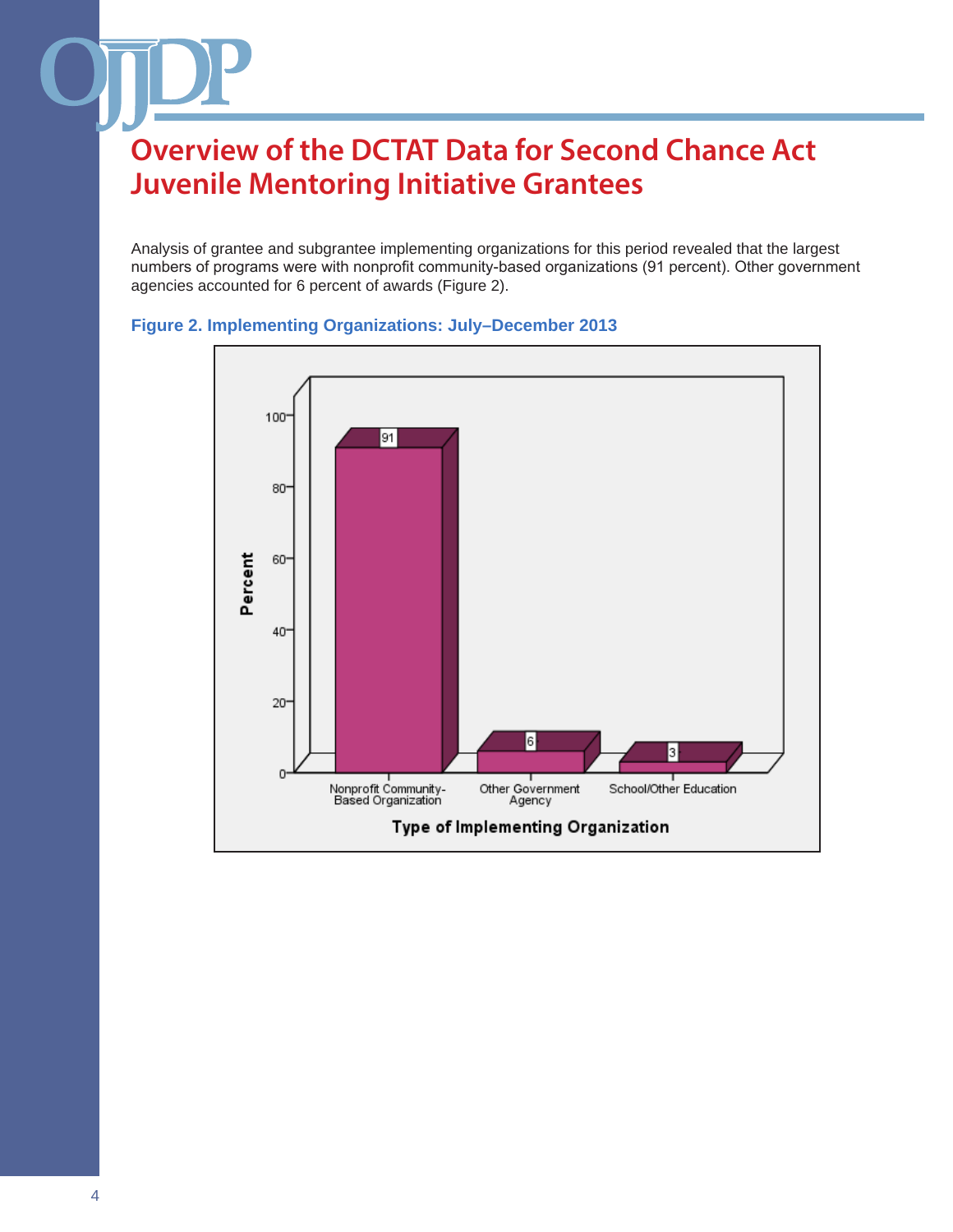Table 3 provides an aggregate of demographic data for the July–December 2013 reporting period. More specifically, the numbers in the table represent the population actually served by SCA Juvenile Mentoring grantees during the project period. Targeted services include any approaches specifically designed to meet the needs of the intended population (e.g., gender-specific, culturally based, and developmentally appropriate services).

### **Table 3. Target Population: July–December 2013**

|                        | <b>Population</b>                          | <b>Grantees Serving Group</b><br><b>During Project Period</b> |
|------------------------|--------------------------------------------|---------------------------------------------------------------|
| <b>RACE/ETHNICITY</b>  | American Indian/Alaska Native              | $\overline{7}$                                                |
|                        | Asian                                      | 4                                                             |
|                        | <b>Black/African American</b>              | 23                                                            |
|                        | Hispanic or Latino (of Any Race)           | 24                                                            |
|                        | Native Hawaiian and Other Pacific Islander | 3                                                             |
|                        | Other Race                                 | 9                                                             |
|                        | White/Caucasian                            | 20                                                            |
|                        | Caucasian/Non-Latino                       | 6                                                             |
|                        | Youth Population Not Served Directly       | $\mathbf{1}$                                                  |
| <b>JUSTICE SYSTEM</b>  | At-Risk Population (No Prior Offense)      | 6                                                             |
| <b>STATUS</b>          | <b>First-time Offenders</b>                | 21                                                            |
|                        | <b>Repeat Offenders</b>                    | 24                                                            |
|                        | <b>Sex Offenders</b>                       | $\mathbf{3}$                                                  |
|                        | <b>Status Offenders</b>                    | 6                                                             |
|                        | <b>Violent Offenders</b>                   | 10                                                            |
|                        | Youth Population Not Served Directly       | 1                                                             |
| <b>GENDER</b>          | Male                                       | 28                                                            |
|                        | Female                                     | 22                                                            |
|                        | Youth Population Not Served Directly       | $\mathbf{1}$                                                  |
| <b>AGE</b>             | $0 - 10$                                   | $\overline{2}$                                                |
|                        | $11 - 18$                                  | 29                                                            |
|                        | Over 18                                    | 9                                                             |
|                        | Youth Population Not Served Directly       | $\mathbf{1}$                                                  |
| <b>GEOGRAPHIC AREA</b> | Rural                                      | 15                                                            |
|                        | Suburban                                   | 12                                                            |
|                        | Tribal                                     | 1                                                             |
|                        | Urban                                      | 24                                                            |
|                        | Youth Population Not Served Directly       | $\mathbf{1}$                                                  |
| <b>OTHER</b>           | <b>Mental Health</b>                       | 16                                                            |
|                        | Substance Abuse                            | 17                                                            |
|                        | Truant/Dropout                             | 16                                                            |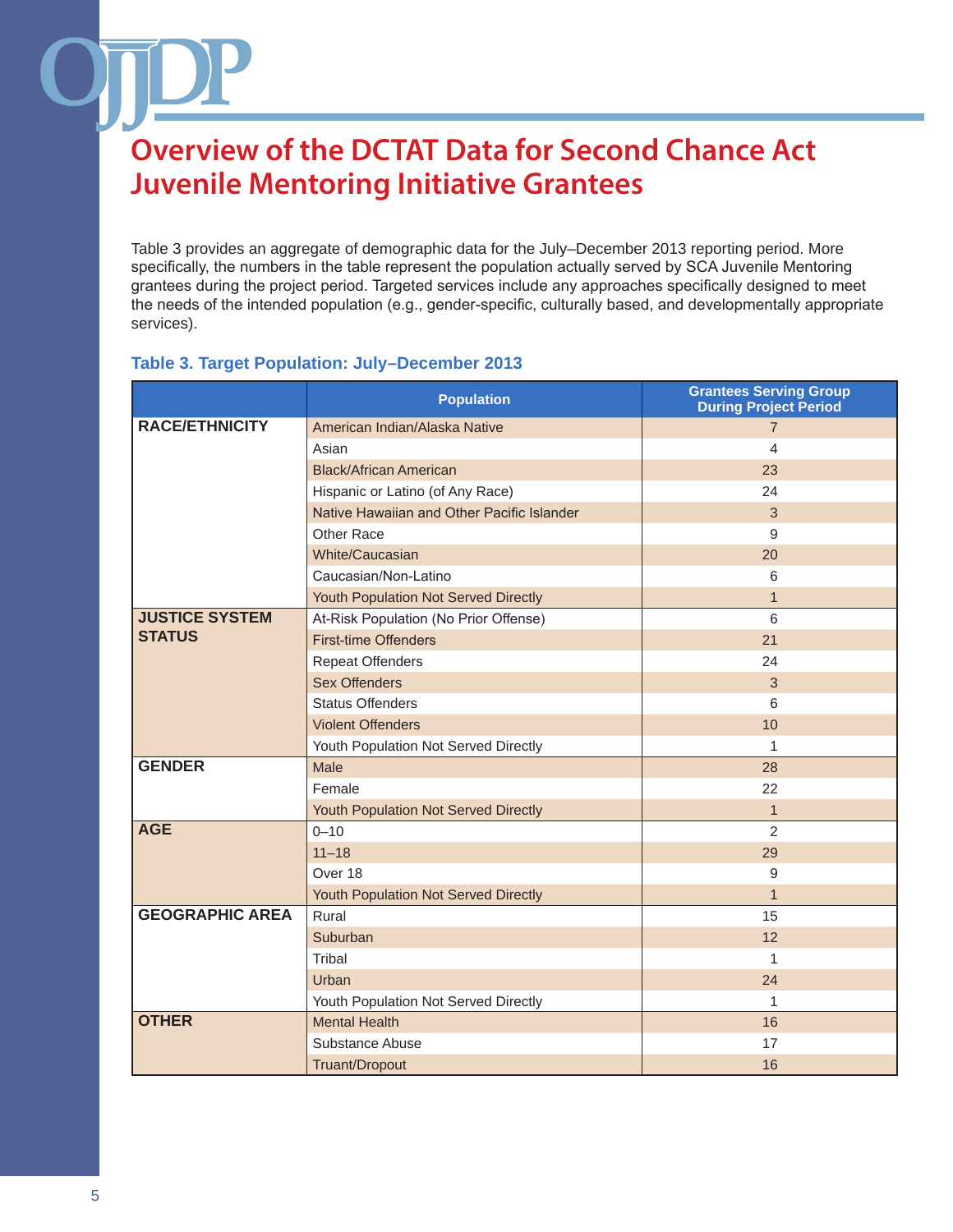### **2. Analysis of Core Measures**

During the July–December 2013 reporting period, 95 percent (\$9,721,212) of Federal funds were being spent by active SCA Juvenile Mentoring grantees and subgrantees who had implemented evidence-based programs and practices (Figure 3). This figure includes those who reported their status as operational, meaning they expended grant funds toward program activities during the reporting period.

### **Figure 3. Grant Funds for Evidence-Based Programs and Practices: July–December 2013**

![](_page_5_Figure_4.jpeg)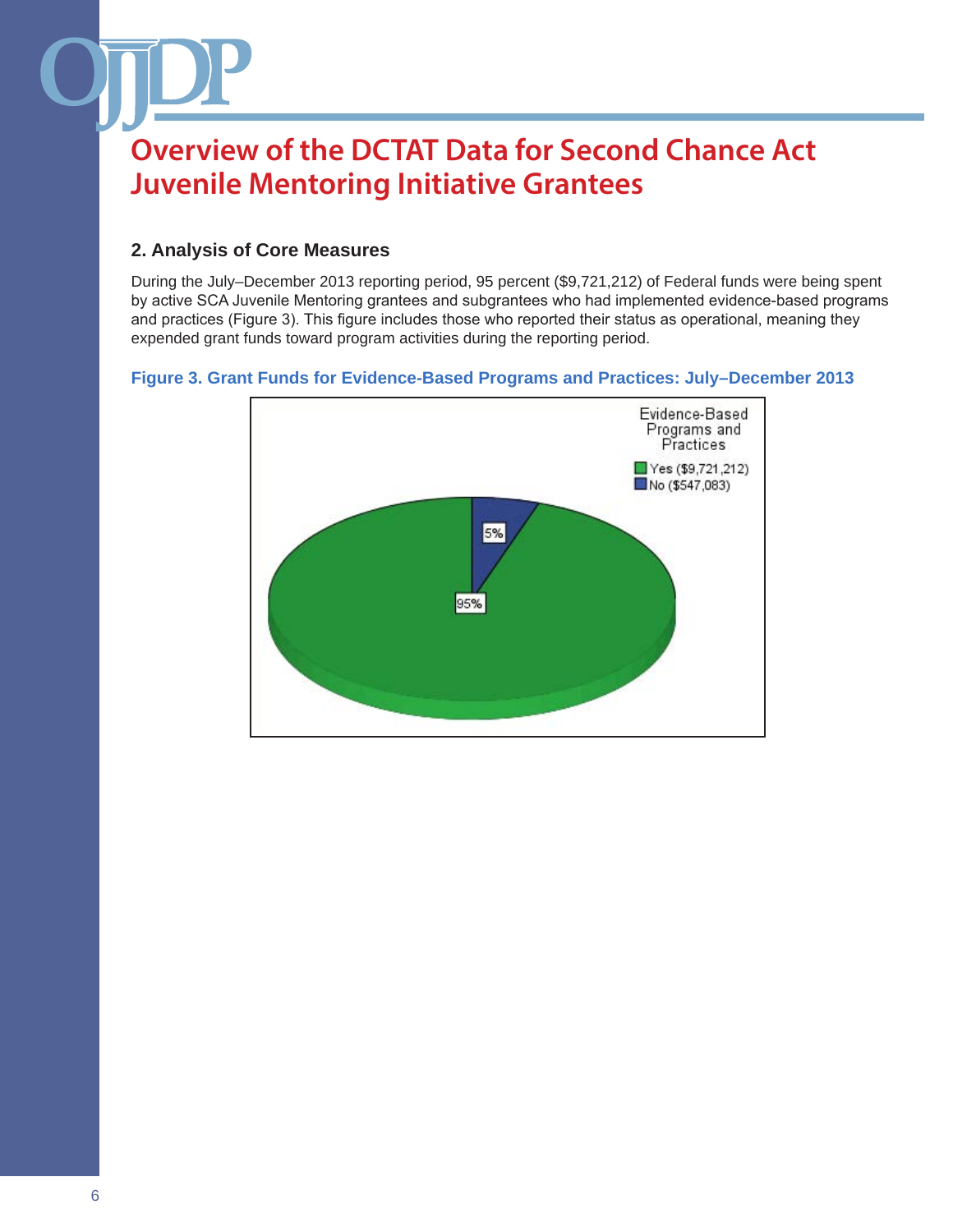Many SCA Juvenile Mentoring grantees and subgrantees are implementing evidence-based practices. During the July–December 2013 reporting period, 32 programs (97 percent) implemented such practices (Figure 4). In addition, the majority of SCA Juvenile Mentoring grantees and subgrantees reported providing a combination of pre- and post-release services.

#### **Figure 4. Evidence-Based Practices and Programs by Reporting Period: July 2009–December 2013**

![](_page_6_Figure_3.jpeg)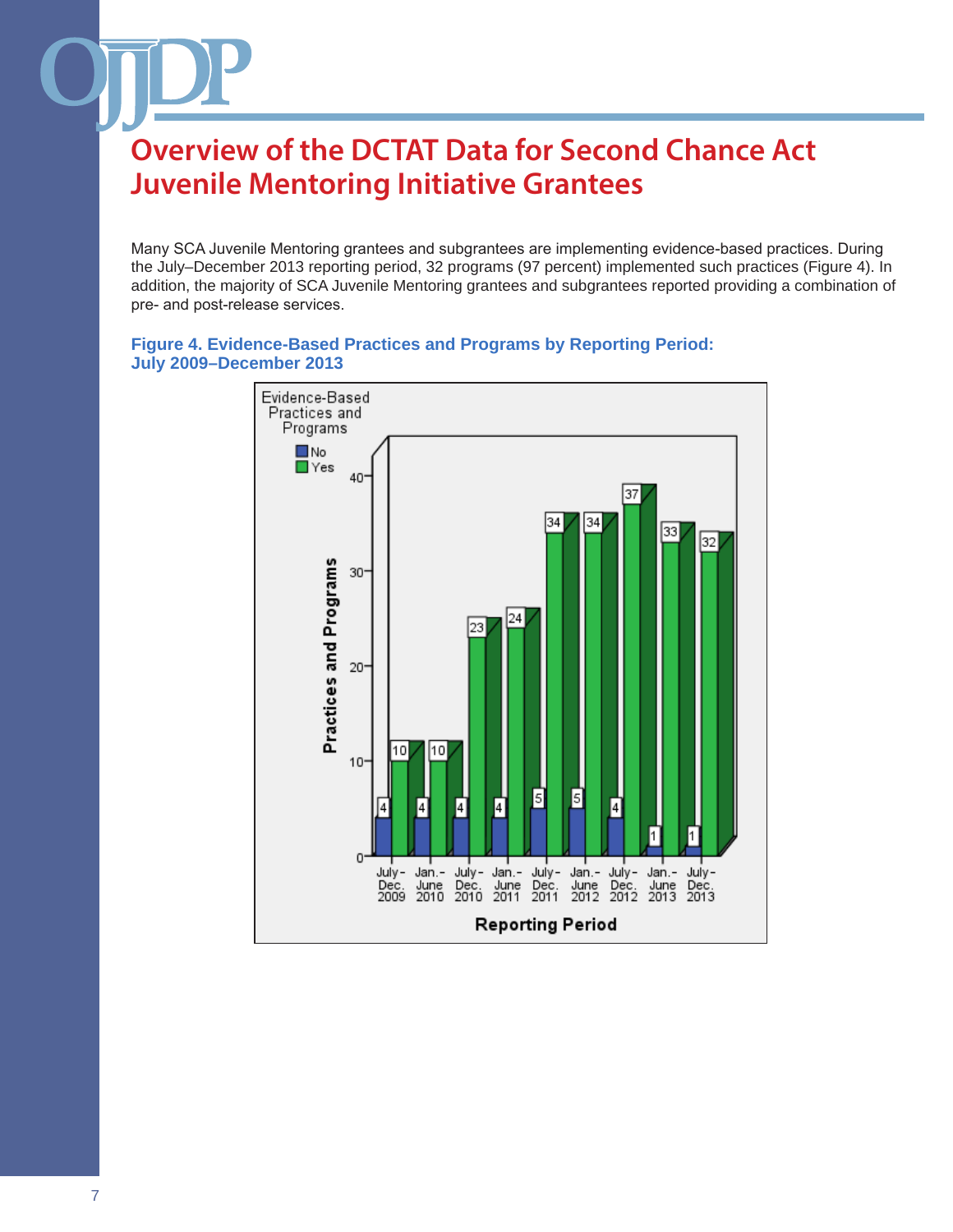The next section presents an aggregate of performance measures data (Table 4). Of the 1,262 youth served by SCA Juvenile Mentoring grantees, 1,121 youth (89 percent) were served using an evidence-based program or practice. In addition, 63 percent (250) of eligible youth exited programs after completing program requirements. Each grantee defines the requirements needed for a youth to complete each program. Sometimes a program cannot be completed in the 6 months represented by the reporting period. For example, in one program, youth have to complete 9 months of mentoring to be considered successful. If a youth exits such a program for any reason before 9 months of mentoring is complete, he or she is considered unsuccessful. The lack of a shorterterm definition for program completion therefore decreases the overall program completion rate.

Performance measures data about the program mentors were also collected. During the reporting period, 287 new program mentors were recruited. Of the 271 mentors who began training, 223 (82 percent) successfully completed it. Moreover, 70 percent of mentors reported that they learned more about their program. Of the 679 mentors in the program during the reporting period, 576 (85 percent) remained active.

Collaboration with active partners also helps mentoring programs succeed, and 72 programs reported having such partners during the reporting period.

| <b>Performance Measure</b>                                             | <b>Youth or Mentors</b> |                                               |                |
|------------------------------------------------------------------------|-------------------------|-----------------------------------------------|----------------|
| Program youth served                                                   | 1,262                   |                                               |                |
| Program youth served using<br>an evidence-based program or<br>practice | 1,121                   |                                               |                |
| Program mentors recruited                                              | 287                     |                                               |                |
|                                                                        |                         | <b>Completed</b>                              | <b>Percent</b> |
| Program youth completing<br>program requirements                       | 396                     | 250                                           | 63             |
| <b>Mentors successfully</b><br>completing training                     | 271                     | 223                                           | 82             |
| Trained mentors with<br>increased knowledge of<br>program area         | 353                     | 246                                           | 70             |
|                                                                        |                         | <b>Active</b>                                 | <b>Percent</b> |
| Mentor retention rate                                                  | 679 mentors             | 576 active mentors                            | 85             |
| Mentoring programs with<br>active partners                             | 71 mentoring programs   | 72 mentoring programs<br>with active partners | N/A            |

### **Table 4. Performance Measures: July–December 2013**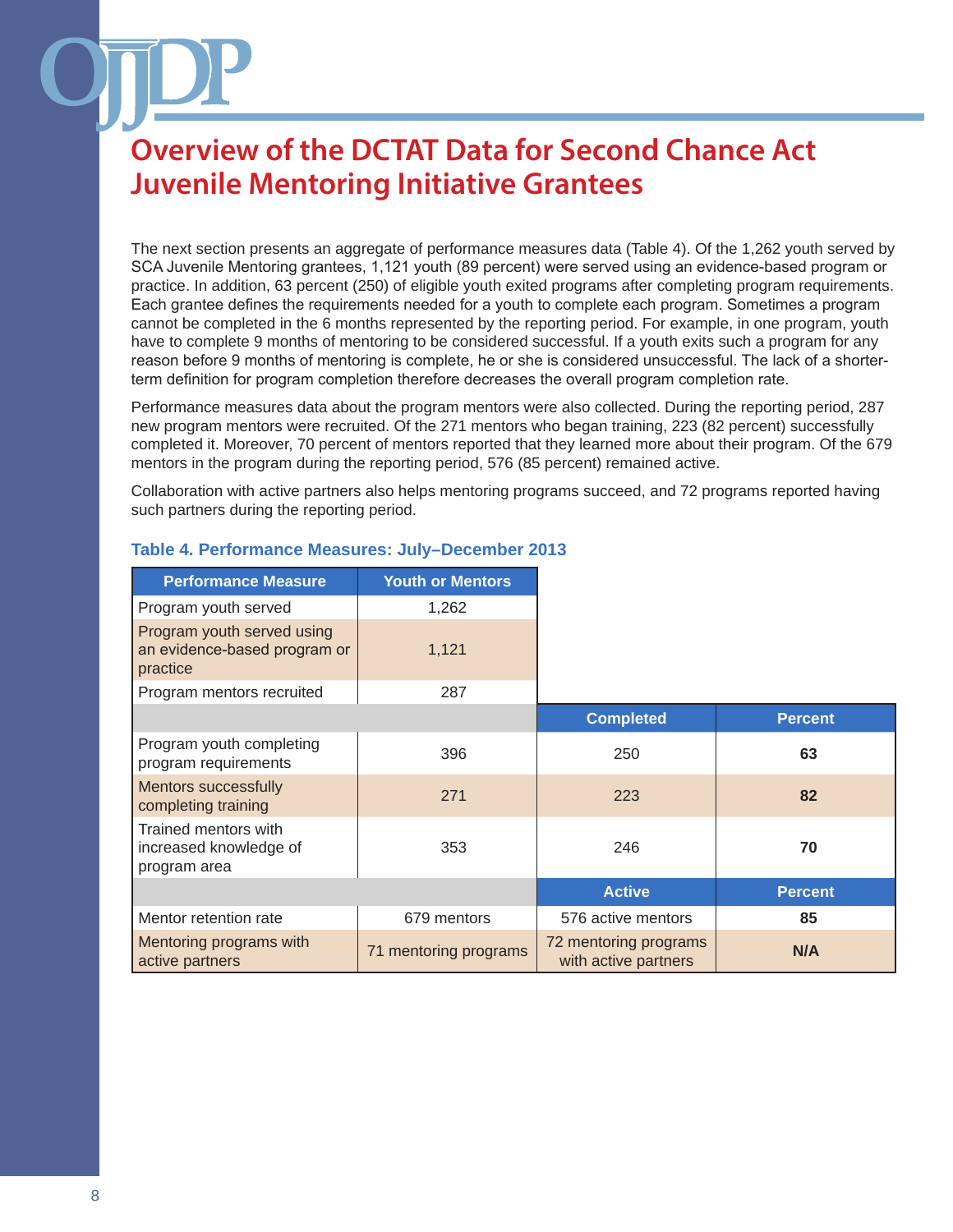The success of the SCA Juvenile Mentoring Initiative is largely dependent on the reoffending rates of the program youth. Technical violations and actual new adjudications are measured separately to give a better understanding of the population being served by the grant. As shown in Table 5, 1,054 youth were tracked for technical violations. Of those, 54 were committed to a juvenile residential facility, 1 was sentenced to adult prison, and 34 received some other sentence as a result of a technical violation during the reporting period.

Long-term measurement of technical violations revealed that 192 youth who exited the program 6 to 12 months ago were tracked for technical violations during the reporting period. Of those, 24 were committed to a juvenile residential facility, 5 were sentenced to adult prison, and 19 received some other sentence as the result of a technical violation.

| <b>Performance Measure</b>                                                                                                                        | Youth        | <b>Percent</b> |
|---------------------------------------------------------------------------------------------------------------------------------------------------|--------------|----------------|
| Program youth tracked for technical violations (short-<br>term outcome)                                                                           | 1,054        | n/a            |
| Program youth committed to a juvenile residential<br>facility as a result of a technical violation                                                | 54           | 5              |
| Youth sentenced to adult prison as a result of a<br>technical violation                                                                           | $\mathbf 1$  | $<$ 1          |
| Youth who received some other sentence as a result<br>of a technical violation                                                                    | 34           | 3              |
| <b>Total</b>                                                                                                                                      | 89/1,054     | 8              |
| <b>Performance Measure</b>                                                                                                                        | <b>Youth</b> | <b>Percent</b> |
| Program youth who exited program 6-12 months ago<br>and were tracked for technical violations (long-term<br>outcome)                              | 192          | n/a            |
| Program youth who exited program 6-12 months ago<br>and were committed to a juvenile residential facility<br>as a result of a technical violation | 24           | 13             |
| Youth who exited program 6-12 months ago and<br>were sentenced to adult prison as a result of a<br>technical violation                            | 5            | 3              |
| Youth who exited program 6-12 months ago and<br>received some other sentence as a result of a<br>technical violation                              | 19           | 10             |
| <b>Total</b>                                                                                                                                      | 48/192       | 25             |

### **Table 5. Technical Violation Measures: July–December 2013**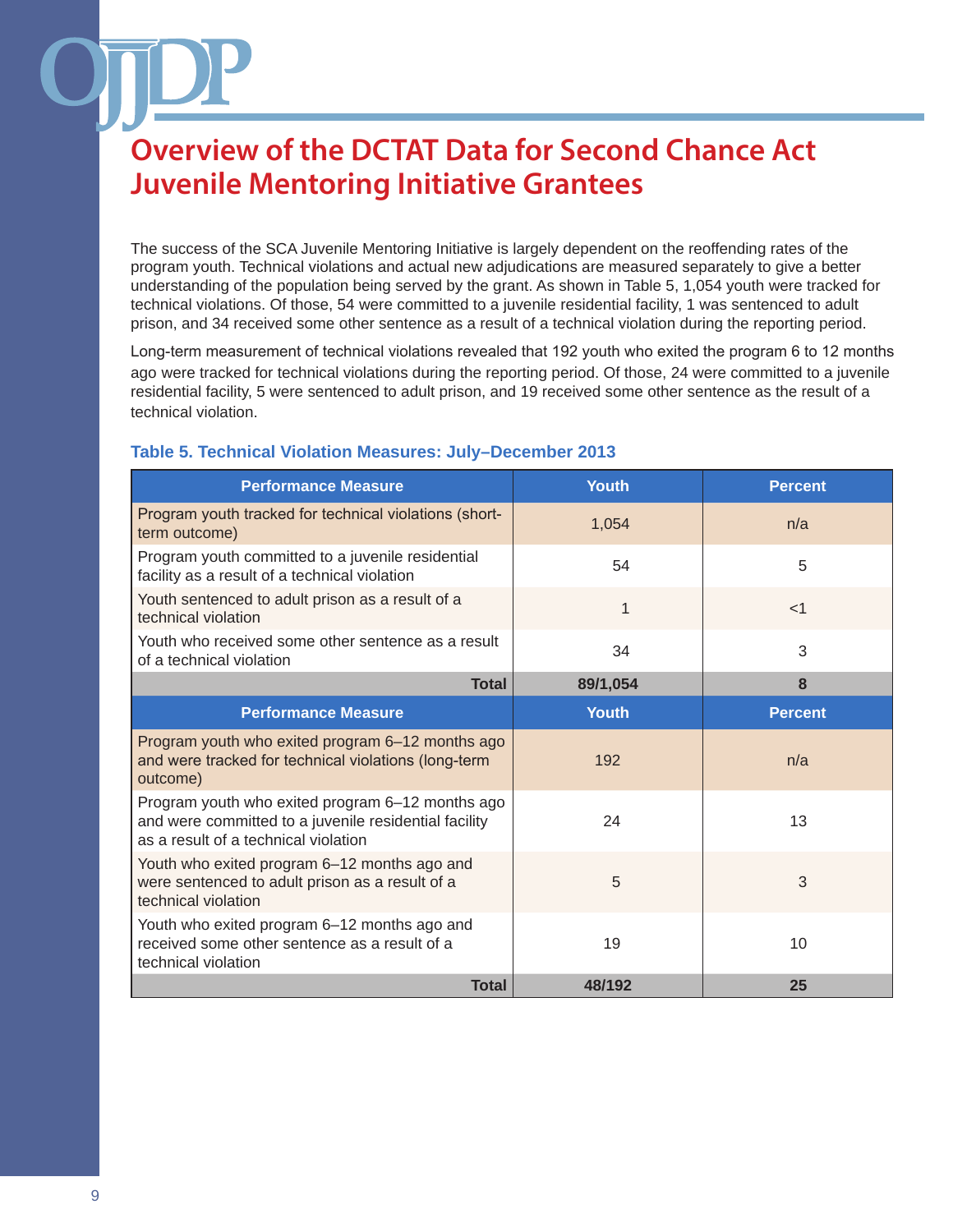As shown in Table 6, of the 1,167 program youth who were tracked for adjudications during the reporting period, 47 (4 percent) were committed to a juvenile residential facility as the result of a new adjudication. Moreover, 3 were sentenced to adult prison, and 31 were given some other sentence during the reporting period.

Long-term recidivism data showed that 199 youth had exited the program 6 to 12 months ago and were tracked for new adjudications during the reporting period. Of those, 14 (7 percent) were recommitted to a juvenile residential facility, 5 were sentenced to adult prison, and 8 were given some other sentence as the result of a new adjudication.

#### **Table 6. Recidivism Measures: July–December 2013**

| <b>Performance Measure</b>                                                                                                                              | Youth        | <b>Percent</b> |
|---------------------------------------------------------------------------------------------------------------------------------------------------------|--------------|----------------|
| Program youth tracked for adjudications (short-term<br>outcome)                                                                                         | 1,167        | N/A            |
| Program youth committed to a juvenile residential<br>facility as a result of a new adjudication                                                         | 47           | 4              |
| Youth sentenced to adult prison as a result of a new<br>adjudication                                                                                    | 3            | $<$ 1          |
| Youth given some other sentence as a result of a<br>new adjudication                                                                                    | 31           | 3              |
| <b>Total</b>                                                                                                                                            | 81/1,167     | $\overline{7}$ |
| <b>Performance Measure</b>                                                                                                                              | <b>Youth</b> | <b>Percent</b> |
| Program youth who exited program 6-12 months ago<br>and were tracked for new adjudications (long-term<br>outcome)                                       | 199          | n/a            |
| Program youth who exited the program 6-12 months<br>ago and were recommitted to a juvenile residential<br>facility<br>as a result of a new adjudication | 14           | 7              |
| Youth who exited program 6-12 months ago and<br>were sentenced to adult prison as a result of a new<br>adjudication                                     | 5            | 3              |
| Youth who exited program 6-12 months ago and<br>were given some other sentence as a result of a new<br>adjudication                                     | 8            | 4              |
| <b>Total</b>                                                                                                                                            | 27/199       | 14             |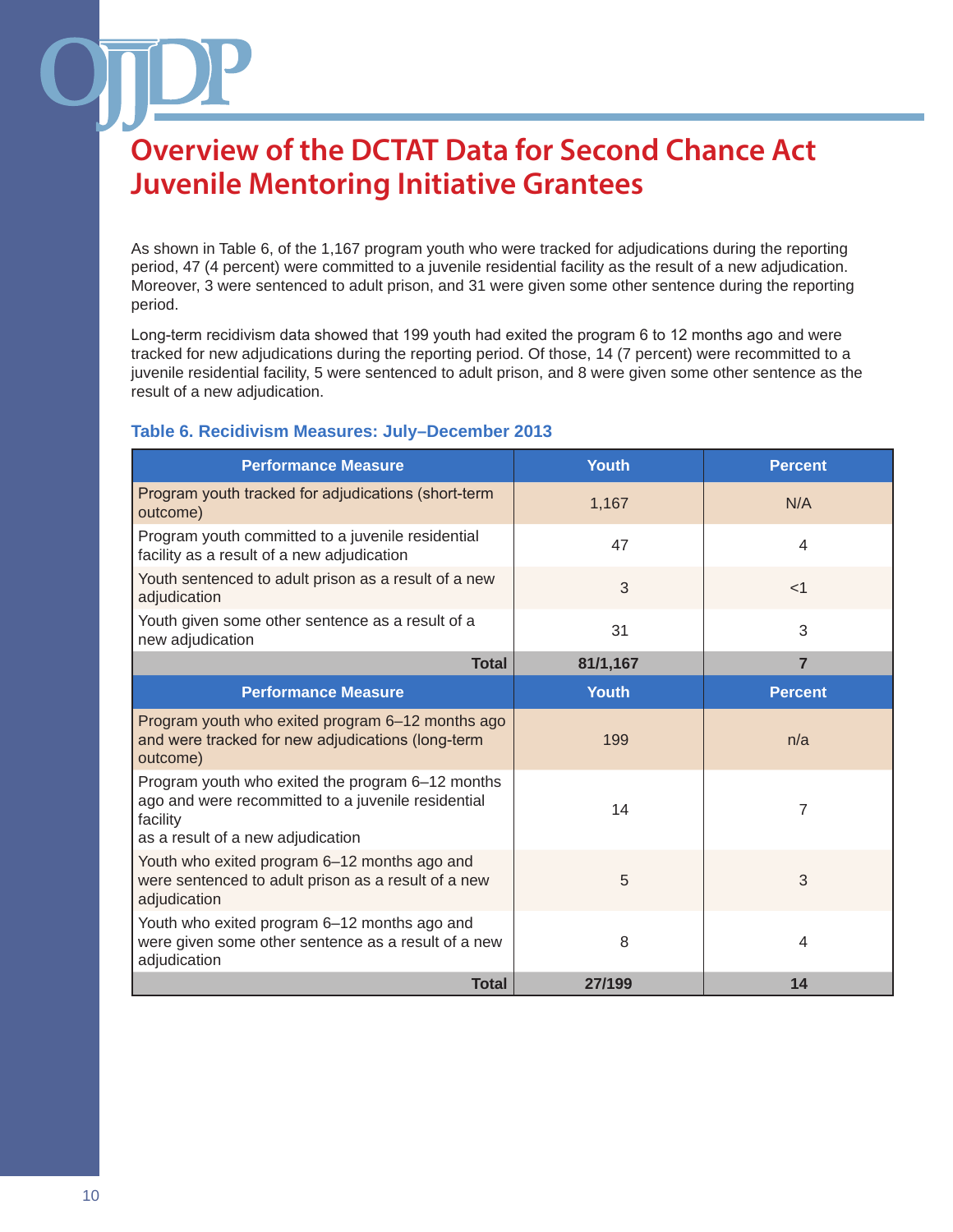A more comprehensive comparison of short-term recidivism rates by reporting period is shown in Figure 5. Data from the initial reporting period, July–December 2009, are not included, because OJJDP began tracking technical violations and actual new adjudications separately during the January–June 2010 reporting period. In addition, there was a spike in the recidivism rate for the July–December 2010 reporting period, when grantees began offering both pre- and post-release services and finding new ways to implement their programs to reach a wider range of youth.

### **Figure 5. Percent Short-Term Recidivism by Reporting Period: January 2010–December 2013**

![](_page_10_Figure_3.jpeg)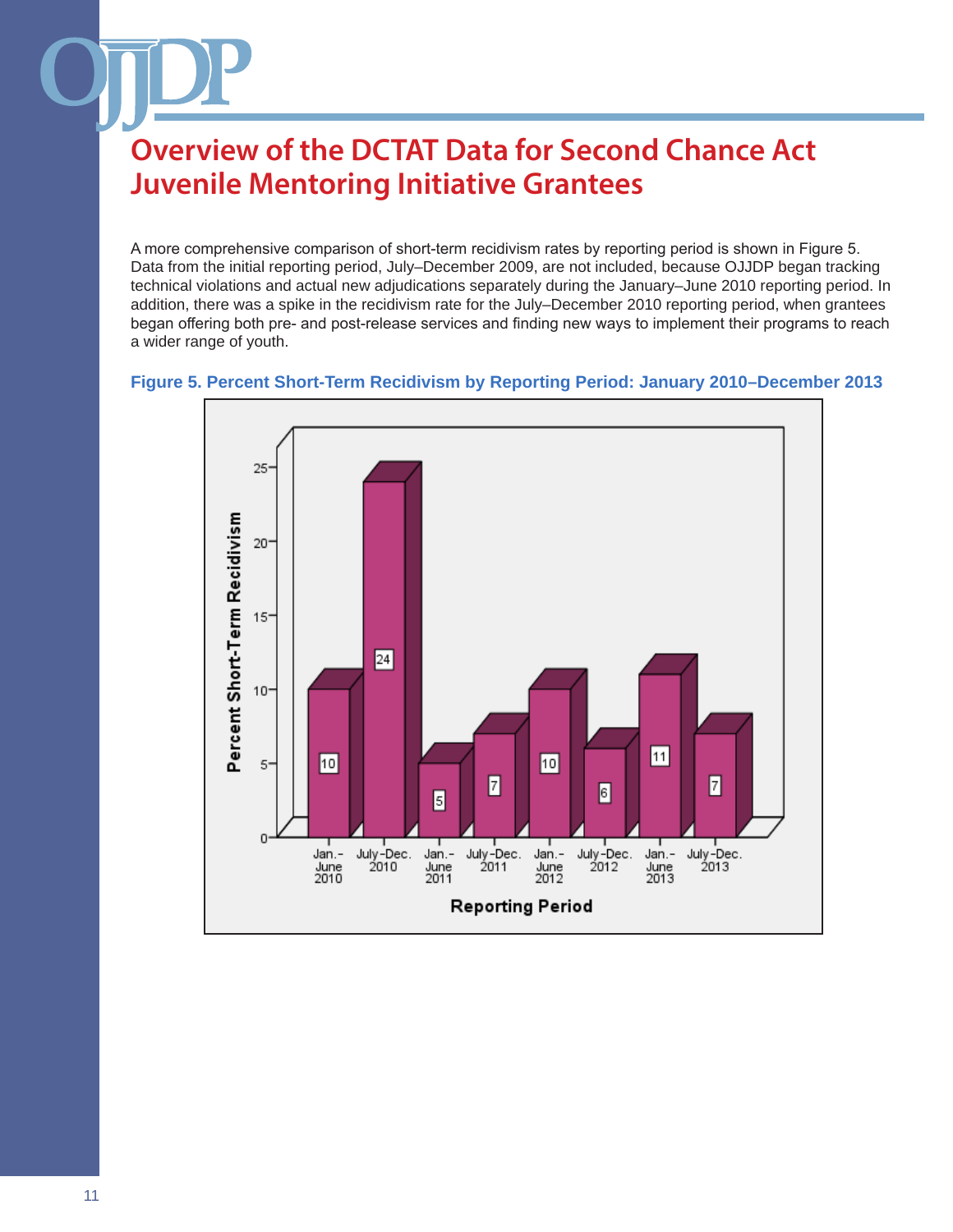Likewise, Figure 6 shows a comparison of the long-term recidivism rates by reporting period. It is important to keep in mind that, during the first few reporting periods, long-term data for these programs were sparse. The majority of SCA grantees did not have access to these data yet. The percentages should therefore be interpreted with caution.

### **Figure 6. Percent Long-Term Recidivism by Reporting Period: January 2010–December 2013**

![](_page_11_Figure_3.jpeg)